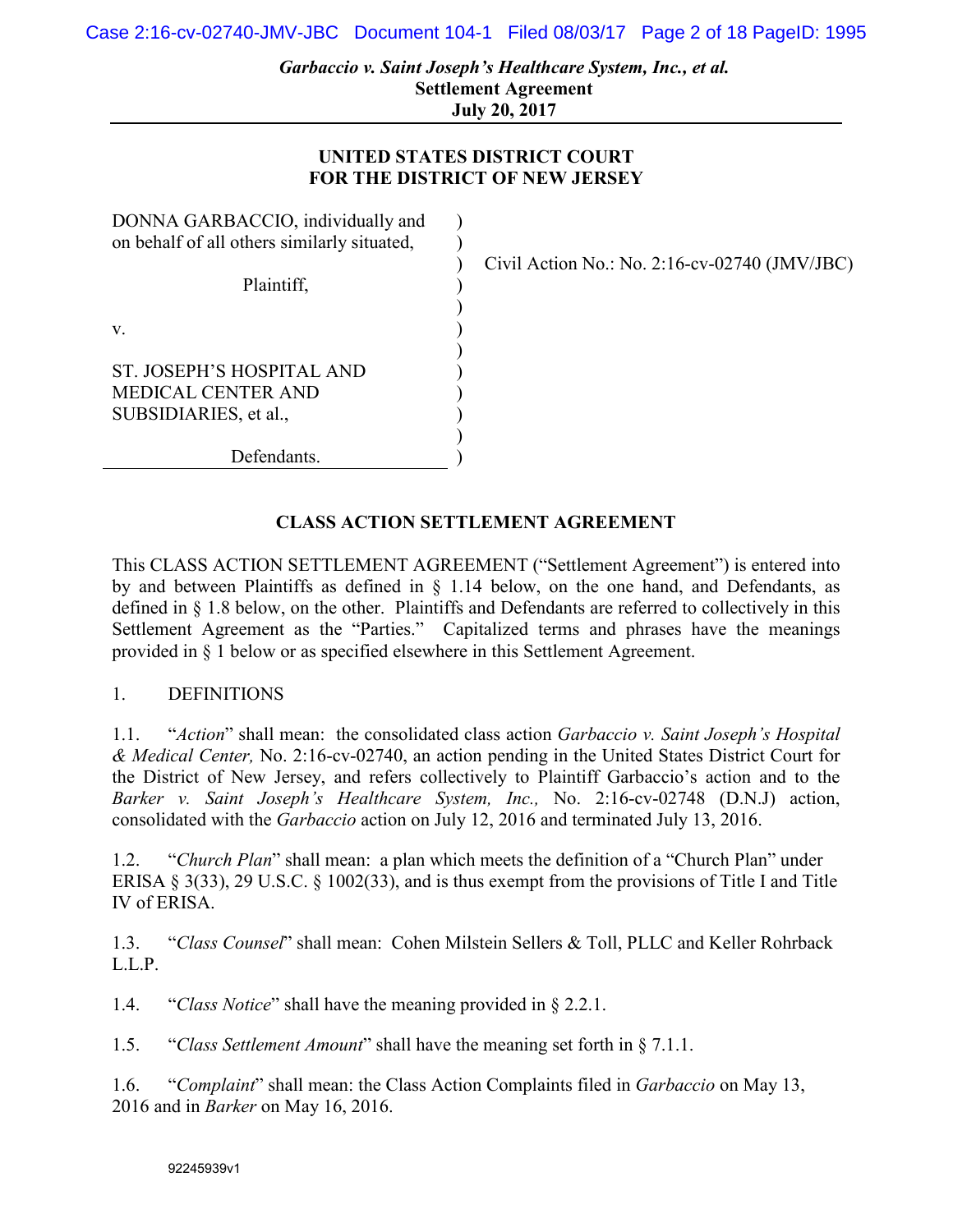1.7. "*Court*" shall mean: The United States District Court for the District of New Jersey.

1.8. "*Defendants*" shall mean: St. Joseph's Hospital and Medical Center and Subsidiaries; St. Joseph's Hospital and Medical Center d/b/a St. Joseph's Regional Medical Center; St. Joseph's Healthcare System, Inc.; St. Joseph's Regional Medical Center Pension Plan Committee; John and Jane Does 1-20, Members of the Committee that Administers the St. Joseph's Hospital and Medical Center Pension Plan; John and Jane Does 21-40, Members of the Executive Finance Committee of the Board of Trustees; John and Jane Does 41-60, inclusive.

1.9. "*Effective Date of Settlement*" shall mean: the date on which all of the conditions to settlement set forth in § 2 of this Settlement Agreement have been fully satisfied or waived and the Settlement shall have become Final.

1.10. "*ERISA*" shall mean: the Employee Retirement Income Security Act of 1974, as amended, including all regulations promulgated thereunder.

1.11. "*Final*" shall mean: with respect to any judicial ruling or order in the Action, that the period for any appeals, petitions, motions for reconsideration, rehearing or certiorari, or any other proceedings for review ("Review Proceeding") has expired without the initiation of a Review Proceeding, or, if a Review Proceeding has been timely initiated, that there has occurred a full and completed disposition of any such Review Proceeding, including the exhaustion of proceedings in any remand and/or subsequent appeal on remand.

1.12. "*Incentive Awards*" shall mean: the amounts requested in recognition of Plaintiffs' assistance in the prosecution of the Action, payable pursuant to  $\S 7.1.4$  below, as follows: \$10,000 each to Donna Garbaccio, Mary Lynne Barker, Anne Marie Dalio, and Dorothy Flar.

1.13. "*Person*" shall mean: an individual, partnership, corporation, or any other form of organization.

1.14. "*Plaintiffs*" and "*Named Plaintiffs*" shall mean: Donna Garbaccio, Mary Lynne Barker, Anne Marie Dalio, and Dorothy Flar.

1.15. "*Plan*" shall mean: the St. Joseph's Healthcare System Pension Plan.

1.16. "*Released Claims*" shall have the meaning provided in § 3.

1.17. "*Releasees*" shall mean: St. Joseph's Healthcare System, all entities that are considered to be part of a single employer controlled group under Internal Revenue Code  $\S 414$ , their employees, agents and directors, including any individuals and/or Defendants.

1.18. "*Settlement*" shall mean: the settlement to be consummated under this Settlement Agreement pursuant to the Final Approval Order.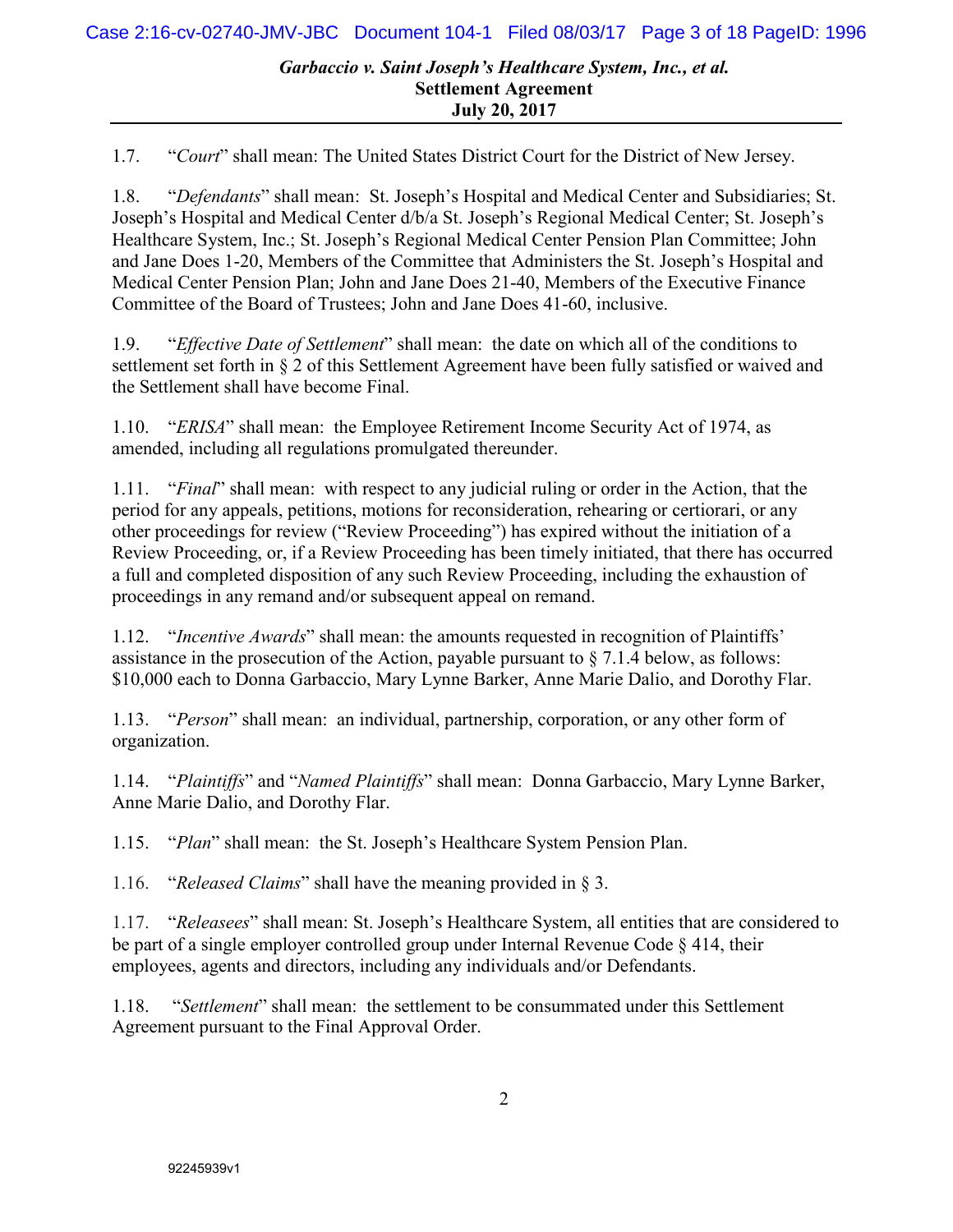1.19. "*Settlement Class*" shall mean: All present and former participants (vested or nonvested) or beneficiaries of the Plan as of the Effective Date of Settlement.

1.20. "*St. Joseph's*" shall mean St. Joseph's Healthcare System, a New Jersey nonprofit corporation.

1.21. "*Successor-In-Interest*" or "Successor" shall mean: a Person's estate, legal representatives, heirs, successors or assigns, and any other Person who can make a legal claim by or through such Person.

1.22. "*Term Sheet*" shall mean: the document entitled "St. Joseph's Hospital Settlement Final Term Sheet" first signed on May 24, 2017, as supplemented June 6, 2017, and as amended July 5, 2017.

2. CONDITIONS PRECEDENT TO EFFECTIVENESS OF THE SETTLEMENT

2.1. *Effectiveness of This Settlement Agreement*. This Settlement Agreement shall not become binding unless and until each and every one of the following conditions in §§ 2.2 through 2.7 shall have been satisfied.

2.2. *Court Approval*. The Settlement contemplated under this Settlement Agreement shall have been approved by the Court, as provided for in this § 2.2. The Parties agree jointly to recommend to the Court that it approve the terms of this Settlement Agreement and the Settlement contemplated hereunder. The Parties agree to undertake their best efforts, including all steps and efforts contemplated by this Settlement Agreement, and any other steps or efforts which may become necessary by order of the Court (unless such order modifies the terms of this Settlement Agreement) or otherwise, to carry out this Settlement Agreement, including the following:

2.2.1 *Motion for Preliminary Approval of Settlement and of Notices*. The Court shall have approved the preliminary motion to be filed by Plaintiffs on or before August 3, 2017 ("Preliminary Motion") by issuing an order in substantially the same form as attached hereto as Exhibit 1 (the "Preliminary Approval Order"), including the class notice approved by the Court (the "Class Notice"):

- (a) Preliminarily approving this Settlement Agreement;
- (b) Directing the time and manner of the Class Notice; and
- (c) Finding that: (i) the proposed form of Class Notice fairly and adequately: (A) describes the terms and effect of this Settlement Agreement and of the Settlement, (B) gives notice to the Settlement Class of the time and place of the hearing of the motion for final approval of this Settlement Agreement, and (C) describes how the recipients of the Class Notice may object to approval of this Settlement Agreement; and (ii) the proposed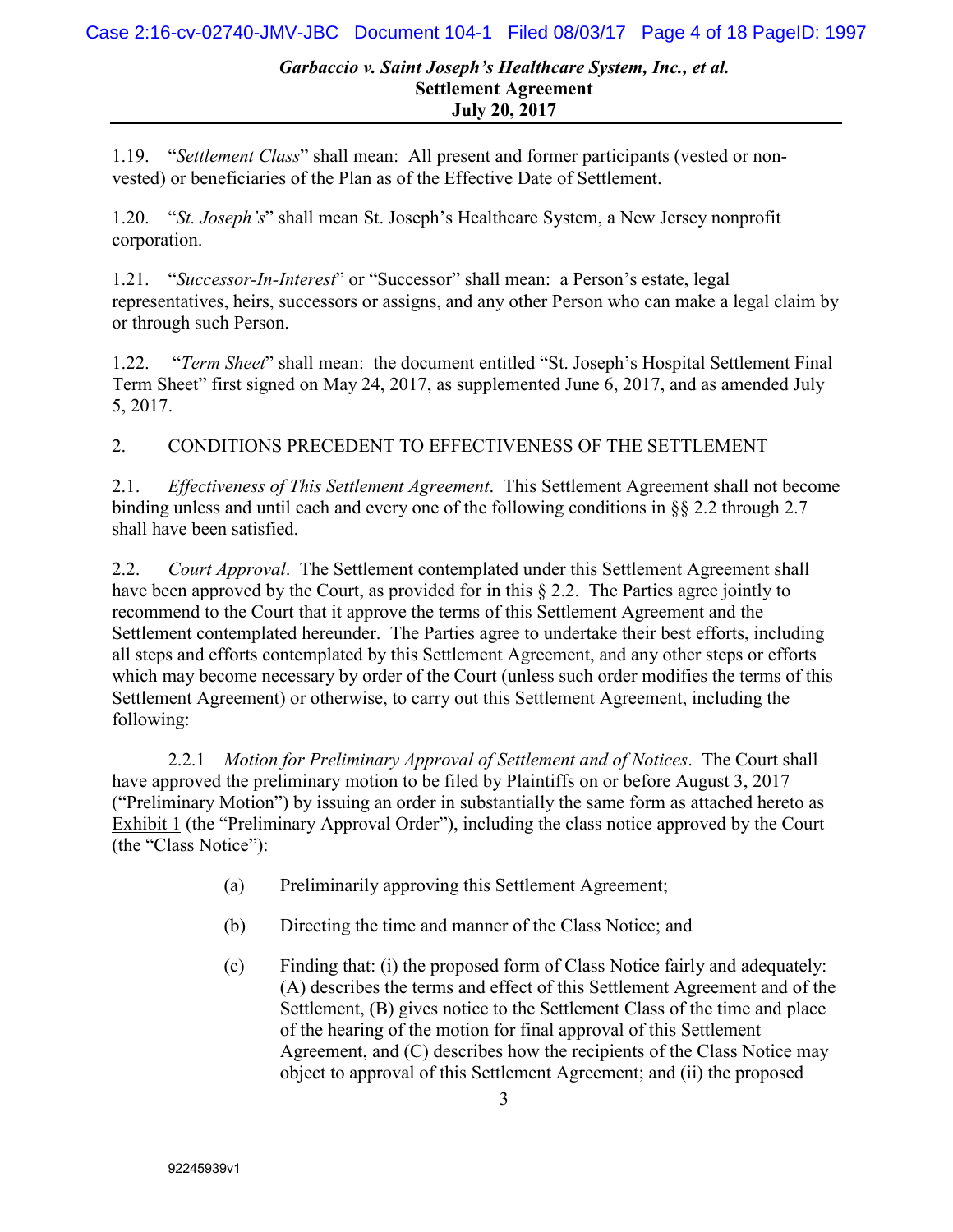manner of communicating the Class Notice to the members of the Settlement Class is the best notice practicable under the circumstances.

# 2.2.2 *Class Certification.*

(a) The Court shall have certified the Action as a non-opt out class action for settlement purposes only, pursuant to Federal Rules of Civil Procedure  $23(b)(1)$  and/or (b)(2), with Named Plaintiffs as the named Settlement Class representatives, Cohen Milstein Sellers & Toll, PLLC and Keller Rohrback, L.L.P. as Class Counsel, and with the "Settlement Class" as defined above.

(b) The Parties agree to stipulate to certification of the Action as a non-opt out class action for settlement purposes only, pursuant to Federal Rules of Civil Procedure 23(b)(1) and/or (b)(2), on the foregoing terms. If the Settlement does not become Final, then no Settlement Class will be deemed to have been certified by or as a result of this Settlement Agreement, and the Action will for all purposes revert to its status as of the day immediately prior to the date on which the Term Sheet was executed.

2.2.3 *Issuance of Class Notice*. On the date and in the manner set by the Court in its Preliminary Approval Order, Plaintiffs and Defendants will jointly cause notice of the Preliminary Approval Order to be delivered to the Settlement Class in the form and manner approved by the Court. The Parties shall confer in good faith with regard to the form of the Class Notice in an effort to utilize cost effective forms of notice. The Parties agree, and the Preliminary Approval Order attached hereto as Exhibit 1 shall provide, that the last known addresses for members of the Settlement Class in the possession of the Plan's current recordkeeper will suffice for all purposes in connection with this Settlement, including, without limitation, the mailing of the Class Notice. Class Counsel will pay the cost for the notice program as part of the settlement administration, not to exceed \$50,000. St. Joseph's will pay any amount in excess of \$50,000 for the notice program.

2.2.4 *Internet/Publication of Class Notice*. Class Counsel also shall have given notice by publication of the Settlement Agreement and Class Notice on their firms' websites.

#### 2.2.5 *The Fairness Hearing*.

(a) On the date set by the Court in its Preliminary Approval Order, the Parties shall participate in the hearing (the "Fairness Hearing"), during or after which the Court will determine by order (the "Final Approval Order") whether: (i) this Settlement Agreement is fair, reasonable, and adequate and should be approved by the Court; (ii) final judgment approving this Settlement Agreement should be entered ("Judgment"); (iii) the Settlement Class should be certified as a mandatory non-opt-out class meeting the applicable requirements for a settlement class imposed by Federal Rule of Civil Procedure 23; (iv) the requirements of Federal Rule of Civil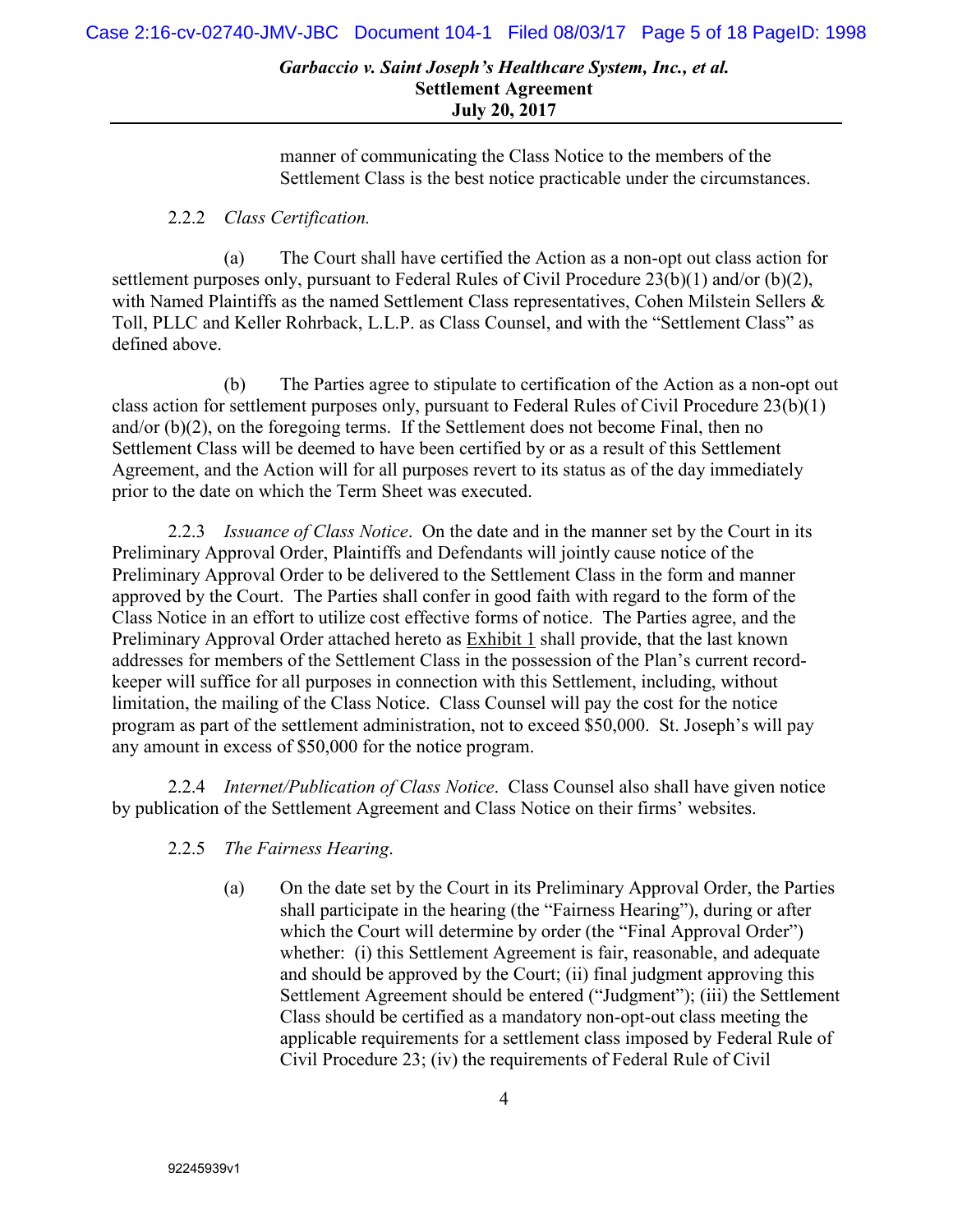Procedure 23 and due process have been satisfied in connection with the distribution of the Class Notice to members of the Settlement Class; (v) the requirements of the Class Action Fairness Act have been satisfied; (vi) to award Incentive Award(s) and if so, the amount; and (vii) to award attorneys' fees and further expenses and, if so, the amounts.

(b) The Parties covenant and agree that they will reasonably cooperate with one another in obtaining an acceptable Final Approval Order at the Fairness Hearing and will not do anything inconsistent with obtaining such a Final Approval Order.

2.2.6 *Motion for Final Approval of Class Action Settlement*. On the date set by the Court in its Preliminary Approval Order, Plaintiffs shall have filed a motion (the "Final Approval Motion") for a Final Approval Order. The Final Approval Motion shall seek the Court's finding that the Final Approval Order is a final judgment disposing of all claims and all Parties.

2.3. *Finality of Final Approval Order*. The Final Approval Order shall have become Final, as defined in § 1.11 of this Settlement Agreement.

2.4. *Compliance with the Class Action Fairness Act*. The Court shall have determined that Defendants complied with the Class Action Fairness Act of 2005 ("CAFA") and its notice requirements by providing appropriate federal and state officials with information about the Settlement.

2.5. *Dismissal of Action*. The Action shall have been dismissed with prejudice as against Defendants on the Effective Date of Settlement.

2.6. *No Termination.* The Settlement shall not have terminated pursuant to § 9 below.

2.7. *Establishment of Effective Date of Settlement*. If Plaintiffs and Defendants disagree as to whether each and every condition set forth in § 2 has been satisfied, they shall promptly confer in good faith and, if unable to resolve their differences within five (5) business days thereafter, shall present their disputes for determination to Robert M. Meyer, the Parties' mediator, who shall make a final determination regarding the Effective Date of the Settlement and whether all the conditions set forth in § 2 have been satisfied. No portion of the Class Settlement Amount shall be disbursed in the event of such a dispute, pending the mediator's ruling. Disbursement shall thereafter be made pursuant to the Court's order.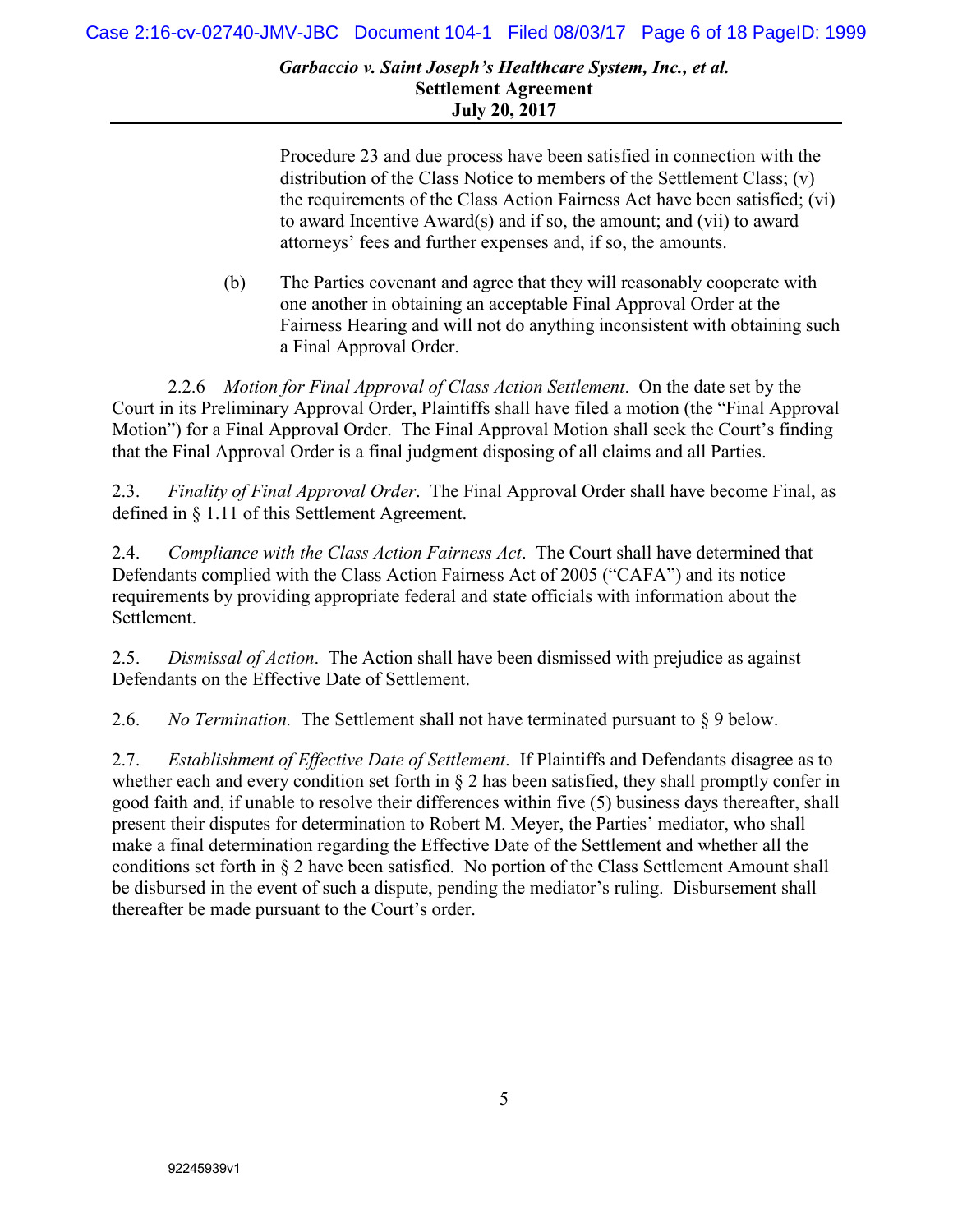# 3. RELEASES AND COVENANT NOT TO SUE

3.1. *Released Claims.* Any and all claims, actual or potential claims, actions, causes of action, demands, obligations, liabilities, attorneys' fees, expenses and costs under federal or state laws arising out of the allegations of the Complaint that were brought or could have been brought as of the date of the Settlement Agreement, including any current or prospective challenge to the "church plan" status of the Plan, whether or not such claims are accrued, whether already acquired or subsequently acquired, whether known or unknown, in law or equity, brought by way of demand, complaint, cross-claim, counterclaim, third-party claim, or otherwise. Plaintiffs, on behalf of herself and on behalf of the Settlement Class, hereby expressly waives and relinquishes, to the fullest extent permitted by law and equity, the provisions, rights and benefits of § 1542 of the California Civil Code, which provides: "A general release does not extend to claims which the creditor does not know or suspect to exist in his or her favor at the time of executing the release, which if known by him or her must have materially affected his or her settlement with the debtor."

3.1.1 Released Claims are not intended to include the release of any of the following:

3.1.2 Any rights or duties arising out of the Settlement Agreement, including the express warranties and covenants in the Settlement Agreement;

3.1.3 Individual state law claims for benefits pursuant to the Plan's documents;

3.1.4 Claims related to any other plan that is merged, adopted, or consolidated into the Plan after the execution date of the Term Sheet;

3.1.5 Following the expiration of the period set forth in 29 U.S.C § 1002(33)(D)(iii), any claim arising under ERISA solely for any act, error, omission or event committed or occurring entirely after the Internal Revenue Service issues a written ruling that the Plan does not qualify as a Church Plan;

3.1.6 Any claim arising under ERISA after the Plan Sponsor elects to be governed by ERISA;

3.1.7 Any claim arising under ERISA after a court of law issues a final, non-appealable ruling that the Plan is not a Church Plan

3.1.8 Any claim arising under ERISA after the Roman Catholic Church claims no association with the plan sponsor; and

3.1.9 Any claim arising under ERISA after an amendment to ERISA is enacted and become effective as a law of the United States eliminating the Church Plan exception.

3.2. *Release by Named Plaintiffs and Settlement Class.* Subject to § 9 below, upon the Effective Date of Settlement, Named Plaintiffs on behalf of herself and on behalf of the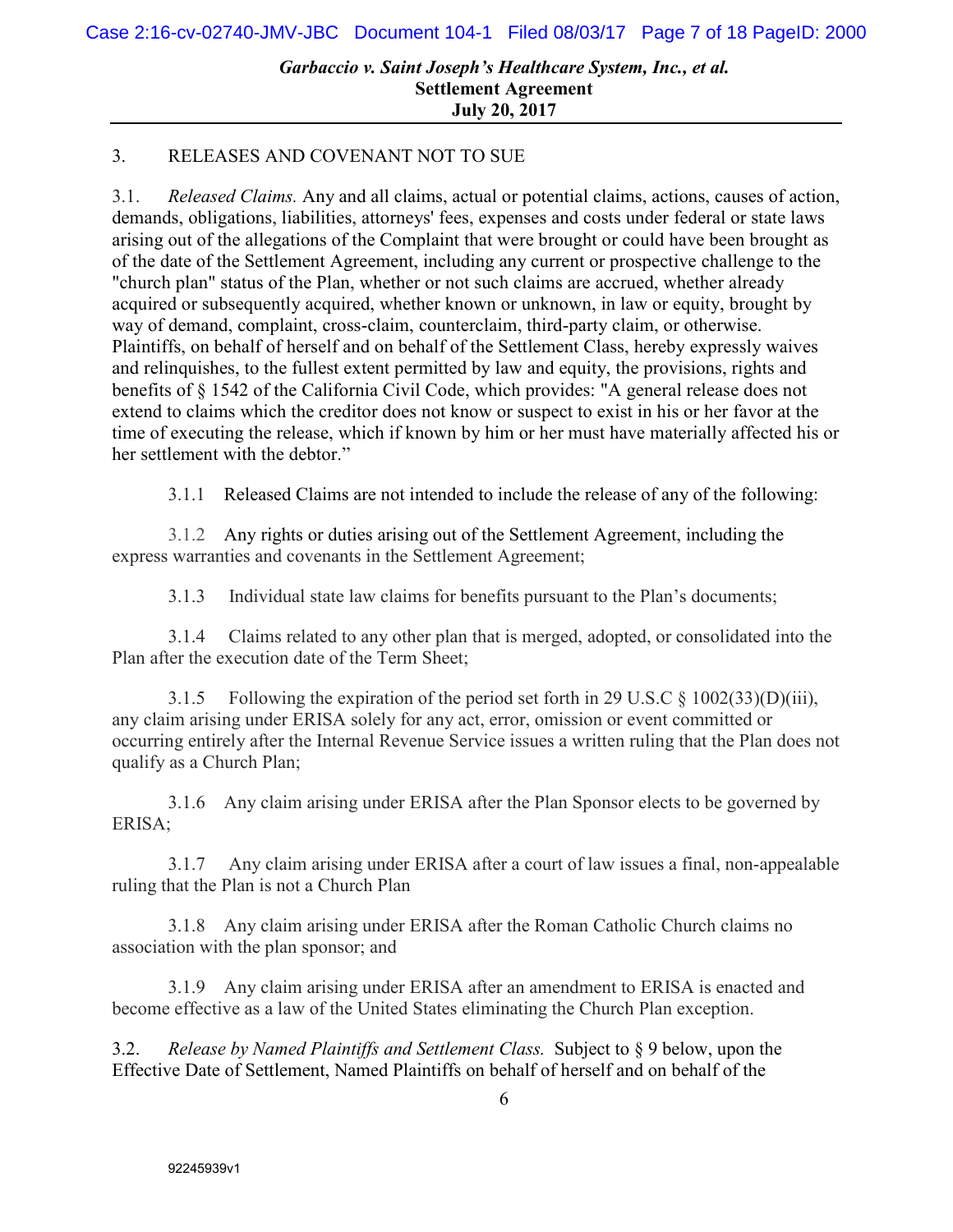Settlement Class absolutely and unconditionally releases and forever discharges the Releasees from any and all Released Claims that Plaintiffs or the Settlement Class have. The Settlement Class covenants and agrees: (i) not to file against any of the Releasees any claim based on, related to, or arising from any Released Claim; and (ii) that the foregoing covenants and agreements shall be a complete defense to any such claim against any Releasee.

3.3. *Defendants' Releases of Named Plaintiffs, the Settlement Class, and Class Counsel*. Subject to § 9 below, upon the Effective Date of Settlement, Defendants absolutely and unconditionally release and forever discharge the Named Plaintiffs, the Settlement Class and Class Counsel from any and all claims relating to the institution or prosecution of the Action.

# 4. COVENANTS

Named Plaintiffs, on her own behalf and on behalf of the members of the Settlement Class, and Defendants, hereby covenant as follows:

4.1. *Non-Disparagement*. The Parties, their counsel, and their agents shall refrain from making derogatory or disparaging comments as to the Settlement Agreement, Plaintiffs, Plaintiffs' Counsel, any Releasee, Defendants, the Plan, and/or Defendants' Counsel.

4.2. *Plan Status*. Nothing herein shall be construed as an agreement that the Plan is not properly treated as a Church Plan or that the Plan is subject to ERISA. Similarly, nothing herein shall be construed as an agreement that the Plan is properly treated as a Church Plan or that the Plan is not subject to ERISA. The Parties acknowledge that Defendants will continue to operate the Plan as a Church Plan. Further, the Parties acknowledge that the Plan will be closed to new participants and accrued benefits will be "frozen" on or before December 31, 2018. Thereafter, no additional benefits will accrue under the Plan for any participants.

# 5. REPRESENTATIONS AND WARRANTIES

#### 5.1. *Parties' Representations and Warranties*.

5.1.1 Named Plaintiffs represents and warrants that she has not assigned or otherwise transferred any interest in any Released Claims against any Releasee, and further covenant that she will not assign or otherwise transfer any interest in any Released Claims.

5.1.2 Named Plaintiffs represents and warrants, on behalf of herself and the Settlement Class, that she shall have no surviving claim or cause of action against any of the Releasees for the Released Claims against them.

5.1.3 The Parties, and each of them, represent and warrant that they are voluntarily entering into this Settlement Agreement as a result of arm's-length negotiations among their counsel; in executing this Settlement Agreement they are relying solely upon their own judgment, belief and knowledge, and the advice and recommendations of their own independently-selected counsel, concerning the nature, extent and duration of their rights and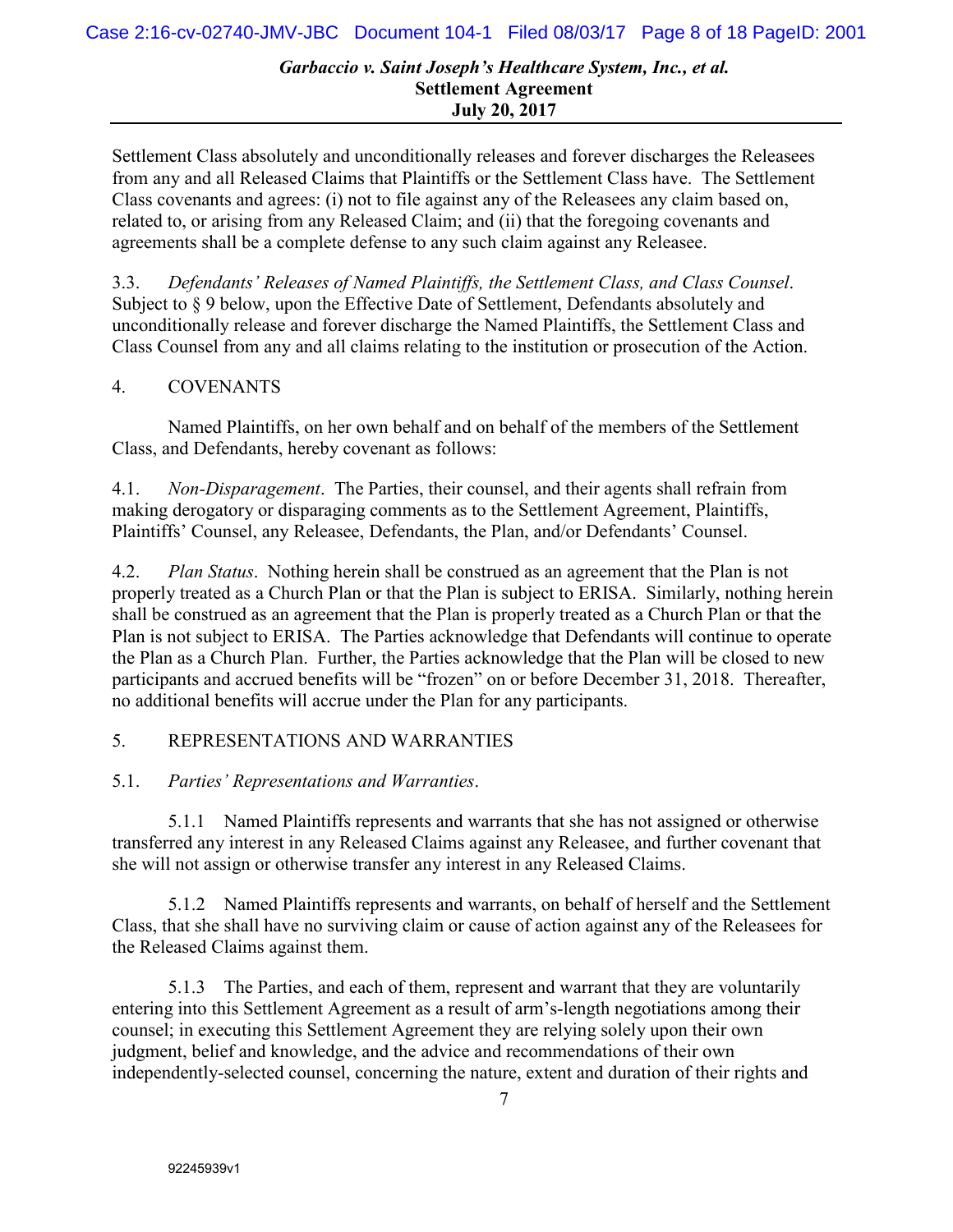claims hereunder and regarding all matters that relate in any way to the subject matter hereof; and each Party assumes the risk of and unconditionally waives any and all claims or defenses arising out of any alleged mistake as to facts or law.

5.1.4 The Parties, and each of them, represent and warrant that they have carefully read the contents of this Settlement Agreement; they have made such investigation of the facts and law pertaining to this Settlement Agreement and all of the matters pertaining thereto as they deem necessary; and this Settlement Agreement is executed freely by each Person executing it on behalf of each of the Parties.

5.2. *Signatories' Representations and Warranties*. Each individual executing this Settlement Agreement on behalf of any other Person hereby personally represents and warrants to the other Parties that he or she has the authority to execute this Settlement Agreement on behalf of, and fully bind, each principal that such individual represents or purports to represent.

# 6. NO ADMISSION OF LIABILITY

Defendants deny any and all allegations of wrongdoing made in the Complaint. Defendants aver that the Plan has been and continues to be properly administered as a Church Plan, as defined in Internal Revenue Code  $\S 414(e)$  and ERISA  $\S 3(33)$ . This Settlement is not evidence of liability of any type.

#### 7. SETTLEMENT PAYMENTS

# 7.1. *The Class Settlement Amount*.

7.1.1 The "Class Settlement Amount" shall be forty-two million, five hundred thousand dollars (\$42,500,000.00), which consists of the Plan Payment defined in  $\S 7.1.2$ .

7.1.2 Defendants are obligated to contribute an aggregate amount of \$42.5 million to the Plan no later than sixty (60) days after execution of this Settlement Agreement, or at any prior time. Defendants have the discretion either to contribute \$42.5 million directly to the Plan or to contribute \$42.5 million to an escrow account and then transfer these proceeds (including interest thereon) to the Plan forty-five (45) days after the Settlement Agreement becomes Final. Additionally, in its sole discretion, Defendants may make additional contributions to the Plan at any time.

7.1.3 *Payment to Plaintiffs' Counsel*. Defendants will not oppose Plaintiffs' application to the Court for an award of reasonable attorney fees, out of pocket expenses, and Incentive Award(s) (together, the "Fee Award"). The Fee Award shall not exceed two and one half million dollars (\$2,500,000.00) (the "Maximum Total Fee"). The Incentive Award(s), if any, will be paid by Plaintiffs' Counsel from the aggregate amount of the Fee Award. Defendants will cause the Fee Award to be paid in addition to the payment described in § 7.1.2 of this Settlement Agreement. Defendants will pay Plaintiffs' Counsel the Maximum Total Fee or any lesser amount as ordered by the Court in its discretion within thirty (30) days after the Court's entry of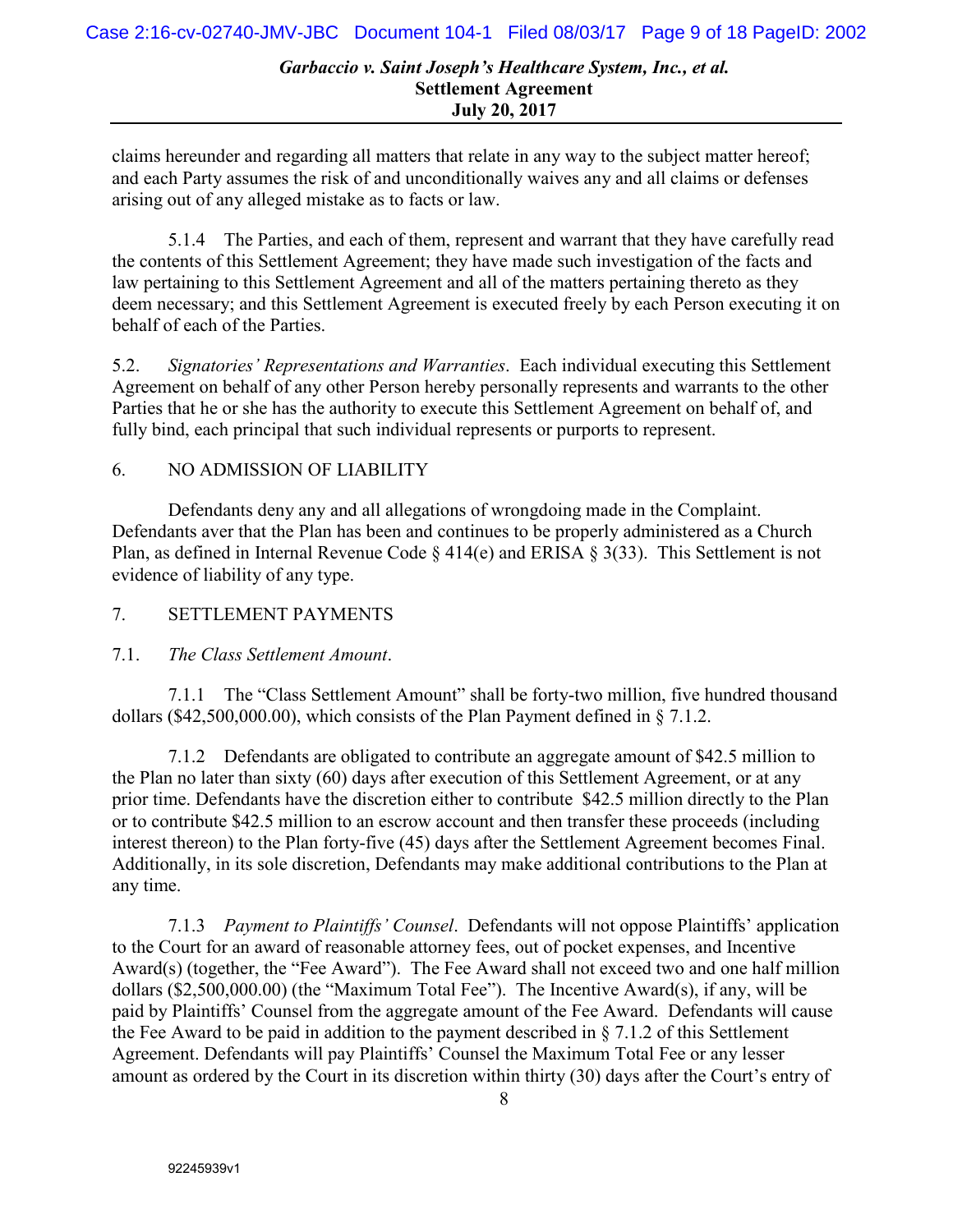the Order and Final Judgment, notwithstanding the existence of any timely-filed objections thereto, potential for appeal therefrom, or any collateral attack on the Settlement or any part thereof, subject to the obligation of Plaintiffs' Counsel to make appropriate refunds or repayments to St. Joseph's plus accrued interest (based on the one year Treasury constant maturity rate) within ten calendar days, if and when, as a result of any appeal and/or further proceedings on remand, or successful collateral attack, the fee or expense award is reduced or reversed.

7.1.4 *Application for Fees, Expenses, and Incentive Awards for Plaintiffs*. Class Counsel shall petition the Court for the Fee Award on the date set by the Court in its Preliminary Approval Order. Defendants and the Releasees expressly agree not to contest or take any position with respect to any application for the Fee Award that does not exceed the Maximum Total Fee, and acknowledge that these matters are left to the sound discretion of the Court. The procedure for and the allowance or disallowance of any application for the Fee Award that does not exceed the Maximum Total Fee are matters separate and apart from the Settlement and shall be requested to be considered by the Court separately from the Court's consideration of the fairness, reasonableness, and adequacy of the Settlement. Any order or proceeding relating solely to a Fee Award that does not exceed the Maximum Total Fee, or any appeal from any order relating thereto, or any reversal or modification thereof, shall have no effect on the Settlement and shall not operate to, or be grounds to, terminate or cancel the Settlement Agreement or to affect or delay the finality of the Final Approval Order or Judgment.

7.2. *Cost of Notice*. From the aggregate amount of the Fee Award, Plaintiffs' Counsel will pay the cost for the notice program as part of the settlement administration, not to exceed \$50,000. Defendants will pay any amount in excess of \$50,000 for the notice program.

8. AGREED UPON PLAN PROVISIONS.

8.1. *Benefits Commitment*. For a period of seven years after the Settlement Agreement becomes Final, if the Plan's trust fund becomes insufficient to pay benefits as they are due, Defendants will make contributions to the trust fund sufficient to pay participants' accrued benefits as defined by the terms of the Plan as benefits become due.

8.2. *Plan Mergers*.For a period of seven years after the Settlement Agreement becomes Final, if the Plan is merged with or into another plan adopted by additional employers, or consolidated with another plan, after such event, the Plan's participants and beneficiaries will be entitled to the same (or greater) accrued benefits under the terms of the Plan as they enjoyed before the event.

8.3. *Funding Restrictions*. If the Plan is ever determined to be governed by ERISA, nothing herein shall be interpreted to prevent the Plan from complying with the benefit restrictions of Section 436 of the Internal Revenue Code of 1986, *as amended,* or any other applicable law, including all restrictions on lump sum payments.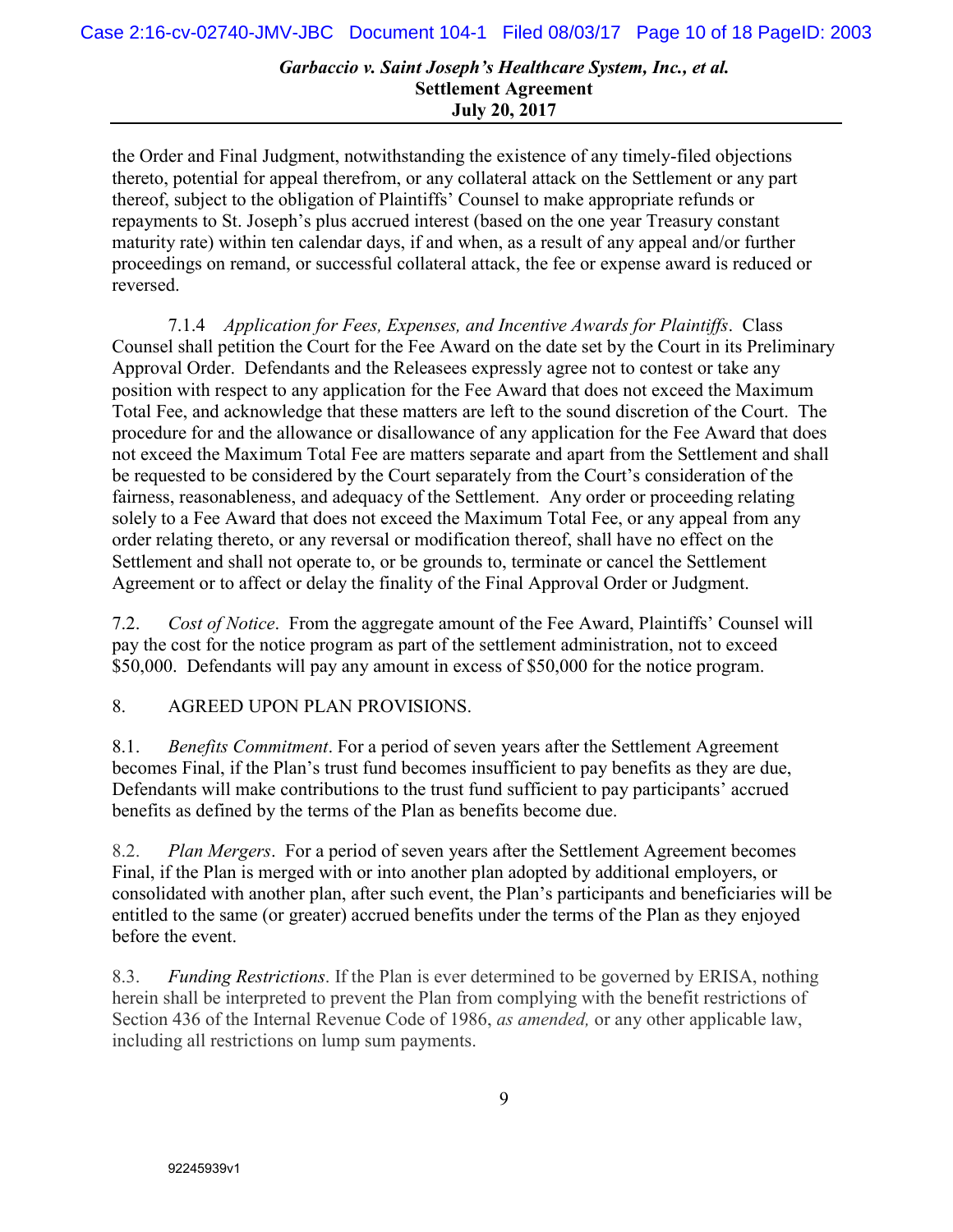8.4. *Plan Amendment and Termination.* For a period of seven years after the Settlement Agreement becomes Final, St. Joseph's retains the right to amend or terminate the Plan at any time, provided that no amendment or termination will result in a reduction in a participant or beneficiary's accrued benefit as defined in the Plan document.

8.5. *Plan Administration.* Contemporaneous with the Plan amendments closing and freezing the Plan, on or before December 31, 2018, the Plan Administrator will establish procedures concerning Plan administration and notices, as set forth in sections below. At Defendants' sole discretion, any and all reporting and disclosure to Plan participants and/or beneficiaries may be accomplished via electronic dissemination, by electronic posting on Defendants' intranet site or via hard copy. Should a participant request a reporting and disclosure document described below in hard copy, Defendants will furnish such a document in hard copy within a reasonable time.

8.5.1 *Plan Documents.* Contemporaneous with the Plan amendments closing and freezing the Plan, on or before December 31, 2018, and to the extent such provisions are not already found within the Plan documents, the Plan documents shall: (a) designate a named fiduciary; (b) describe the procedure for establishing and carrying out the current funding policy and method; (c) describe a procedure for allocation of administration responsibilities; (d) provide a procedure for plan amendments and identifying a person(s) with authority to make such amendments; (e) specify the basis on which payments are made to and from the Plan; and (f) provide a joint and survivor annuity payment option for participants and their spouses.

8.5.2 *Summary Plan Descriptions*. Contemporaneous with the Plan amendments closing and freezing the Plan, on or before December 31, 2018, the Plan Administrator or its designee shall prepare a summary plan description ("SPD") written in a manner calculated to be understood by the average participant. The SPD will include the following information: (a) The name and type of administration of the Plan; (b) the name and address of the person designated as agent for the service of legal process (if not the Plan Administrator); (c) the name and address of the Plan Administrator; (d) the names, titles, and addresses of any trustee or trustees (if they are persons different from the Plan Administrator); (e) a description of the relevant provisions of any applicable collective bargaining agreement, if any; (f) the Plan's requirements respecting eligibility for participation and benefits; (g) a description of the provisions providing for nonforfeitable pension benefits; (h) circumstances which may result in disqualification, ineligibility, or denial or loss of benefits; (i) the source of financing of the Plan and the identity of any organization through which benefits are provided; (j) the date of the end of the Plan year and whether the records of the Plan are kept on a calendar, policy, or fiscal year basis; (j) the procedures to be followed in presenting claims for benefits under the Plan, which shall be those stated in the current SPD and/or the Plan; and (k) the procedures for the filing of an appeal of a denial or partial denial of benefits under the Plan, as currently provided in the SPD and/or the Plan. The SPDs shall be furnished to current participants and beneficiaries as described in § 8.5.

8.5.3 *Pension Benefit Statements*. For participants who are current or former employees only, the Plan Administrator shall prepare pension benefit statements as it does now, which will be distributed electronically or in hard copy at St. Joseph's sole discretion, as least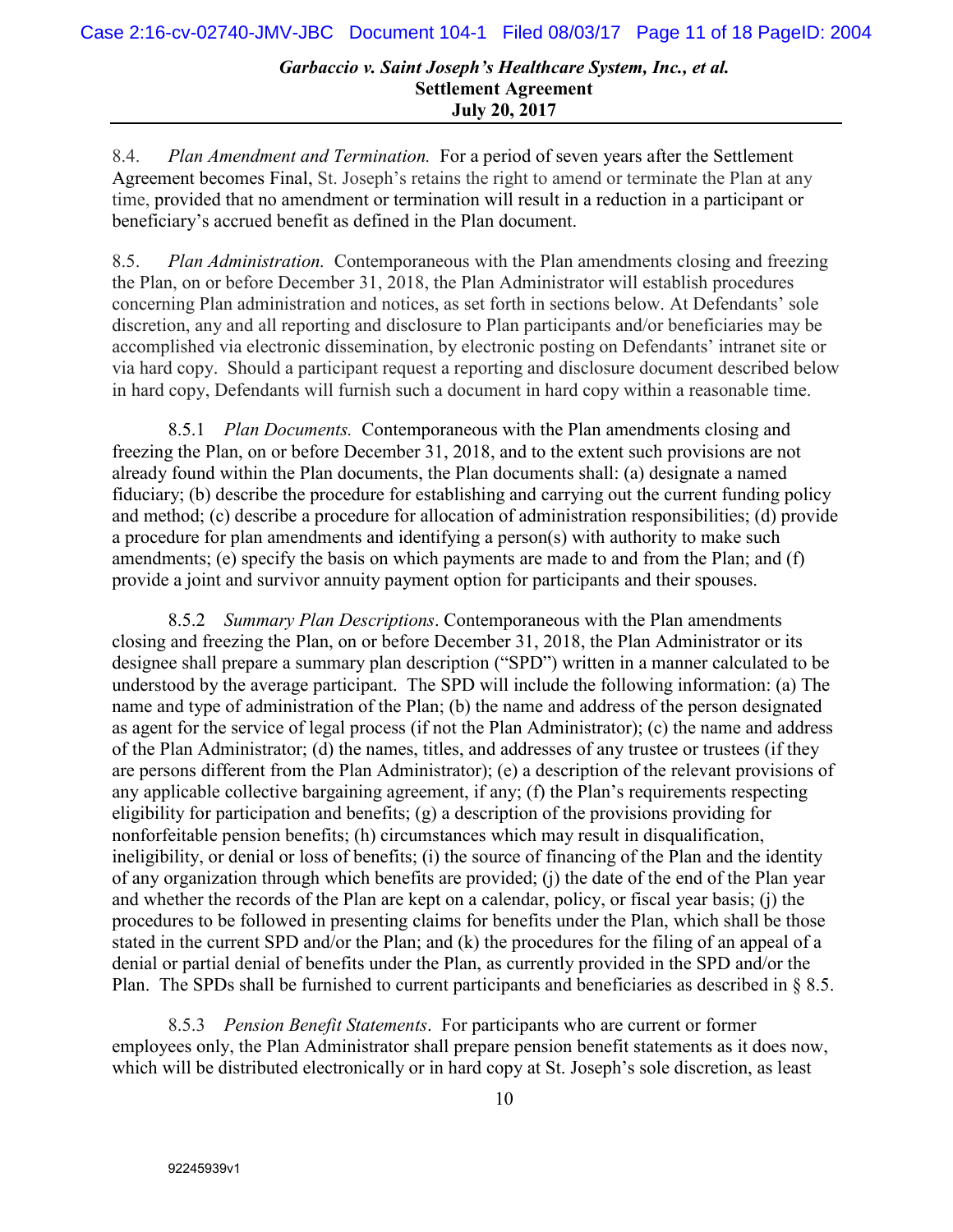once every three years. All other participants and beneficiaries may make a written request for a copy of a pension benefit statement, to be provided within a reasonable time in electronic or hard copy format at St. Joseph's discretion.

8.5.4 *Plan's Claim Review Procedure*. The Plan's claim review procedures shall be those currently stated in the Summary Plan Description.

9. TERMINATION OF THE SETTLEMENT AGREEMENT

9.1. *Automatic Termination*. This Settlement Agreement shall automatically terminate, and thereupon become null and void, in the following circumstances:

9.1.1 If the Court declines to approve the Settlement, and if such order declining approval has become Final, then this Settlement Agreement shall automatically terminate, and thereupon become null and void, on the date that any such order becomes Final, provided, however, that if the Court declines to approve the Settlement for any reason, the Parties shall negotiate in good faith to cure any deficiency identified by the Court, and further provided that, if necessary to cure any such deficiency, Class Counsel shall re-submit within a reasonable time the Preliminary or Final Approval Motion with an additional or substitute member of the Settlement Class as a named Class Representative.

9.1.2 If the Court issues an order in the Action modifying the Settlement Agreement, and if within thirty-one (31) days after the date of any such ruling the Parties have not agreed in writing to proceed with all or part of the Settlement Agreement as modified by the Court or by the Parties, then, provided that no Review Proceeding is then pending from such ruling, this Settlement Agreement shall automatically terminate, and thereupon become null and void, on the thirty-first day after issuance of the order referenced in this § 9.1.2.

9.1.3 If the Third Circuit reverses the District Court's order approving the Settlement, and if within ninety-one (91) days after the date of any such ruling the Parties have not agreed in writing to proceed with all or part of the Settlement Agreement as modified by the Third Circuit or by the Parties, then, provided that no Review Proceeding is then pending from such ruling, this Settlement Agreement shall automatically terminate, and thereupon become null and void, on the ninety-first day after issuance of the Third Circuit order referenced in this § 9.1.3.

9.1.4 If the Supreme Court of the United States reverses or remands a Third Circuit order approving the Settlement, and if within thirty-one (31) days after the date of any such ruling the Parties have not agreed in writing to proceed with all or part of the Settlement Agreement as modified by the Supreme Court or by the Parties, then this Settlement Agreement shall automatically terminate, and thereupon become null and void, on the thirty-first day after issuance of the Supreme Court order referenced in this § 9.1.4.

9.1.5 If a Review Proceeding is pending of an order declining to approve the Settlement Agreement or modifying this Settlement Agreement, this Settlement Agreement shall not be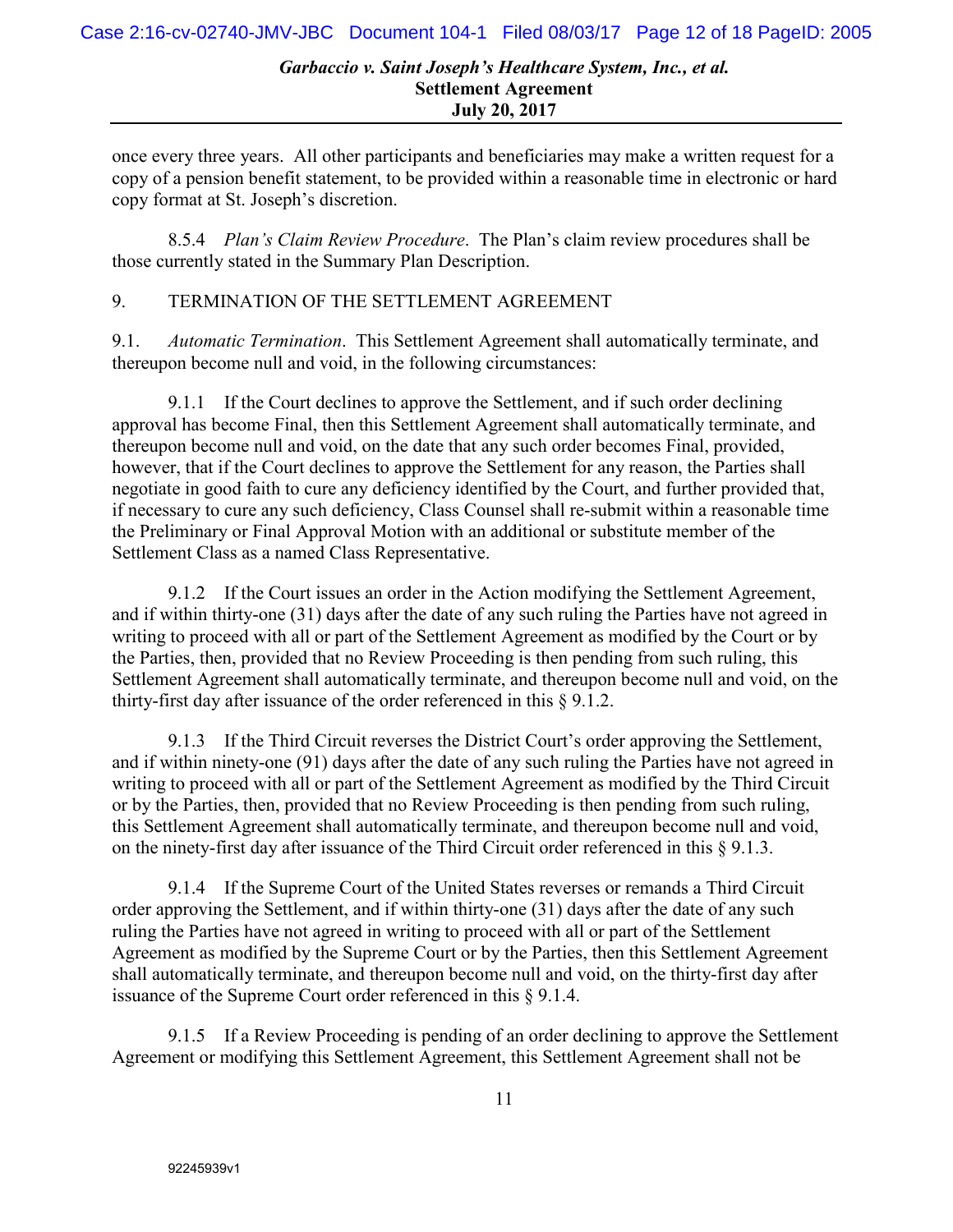terminated until Final resolution or dismissal of any such Review Proceeding, except by written agreement of the Parties.

9.2. *Consequences of Termination of the Settlement Agreement*. If the Settlement Agreement is terminated and rendered null and void for any reason, the following shall occur:

9.2.1 The Action shall for all purposes with respect to the Parties revert to its status as of the day immediately prior to the execution of the Term Sheet.

9.2.2 All Releases given or executed pursuant to the Settlement Agreement shall be null and void; none of the terms of the Settlement Agreement shall be effective or enforceable; neither the fact nor the terms of the Settlement Agreement shall be offered or received in evidence in the Actions or in any other action or proceeding for any purpose, except in an action or proceeding arising under this Settlement Agreement.

9.2.3 If attorney's fees have been paid to Class Counsel, within ten days of the date that all Parties agree to be the termination date of the Settlement Agreement, Class Counsel will refund or repay St. Joseph's the paid attorney's fees, plus accrued interest (based on the one year Treasury constant maturity rate).

# 10. MISCELLANEOUS PROVISIONS

10.1. *Jurisdiction*. The Court shall retain jurisdiction over all Parties, the Settlement Class, the Action, and this Settlement Agreement to resolve any dispute that may arise regarding this Settlement Agreement or the orders and notice referenced in § 2 above, including any dispute regarding validity, performance, interpretation, administration, enforcement, enforceability, or termination of the Settlement Agreement, and no Party shall oppose the reopening and reinstatement of the Action on the Court's active docket for the purposes of effecting this § 10.1.

10.1.1 Robert Meyer, mediator in the Action, will act as the final arbiter of any disagreements as to language and confirmatory discovery regarding the Settlement Agreement.

10.2. *No Limitation of Remedies*. In the event that the Defendants breach this Settlement Agreement, Plaintiffs will continue to have any and all remedies for such breach. In the event that Plaintiffs or the Settlement Class breaches this Settlement Agreement, Defendants will continue to have any and all remedies for such breach.

10.3. *Governing Law*. This Settlement Agreement shall be governed by the laws of the United States, including federal common law, except to the extent that, as a matter of federal law, state law controls, in which case New Jersey law will apply without regard to conflict of law principles.

10.4. *Severability*. The provisions of this Settlement Agreement are not severable.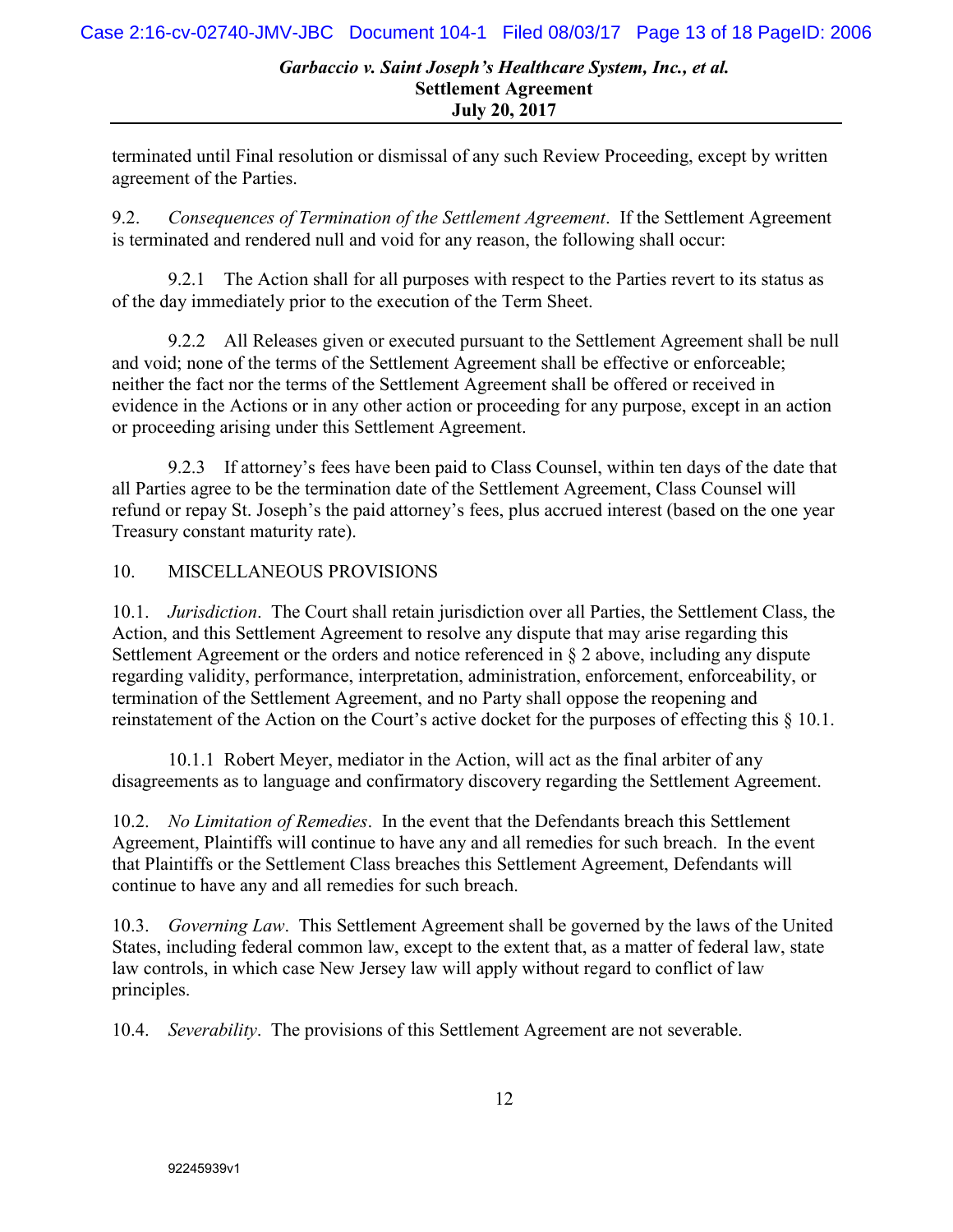10.5. *Amendment*. Before entry of a Final Approval Order, any common law to the contrary notwithstanding, this Settlement Agreement may be modified or amended only by written agreement signed by or on behalf of all Parties. Following entry of a Final Approval Order, any common law to the contrary notwithstanding, the Settlement Agreement may be modified or amended only by written agreement signed on behalf of all Parties, and approved by the Court.

10.6. *Waiver*. The provisions of this Settlement Agreement may be waived only by an instrument in writing executed by the waiving Party. The waiver by any Party of any breach of this Settlement Agreement shall not be deemed to be or construed as a waiver of any other breach of this Settlement Agreement, whether prior, subsequent, or contemporaneous with this Settlement Agreement.

10.7. *Construction*. None of the Parties hereto shall be considered to be the drafter of this Settlement Agreement or any provision hereof for the purpose of any statute, case law or rule of interpretation or construction that would or might cause any provision to be construed against a drafter.

10.8. *Principles of Interpretation*. The following principles of interpretation apply to this Settlement Agreement:

10.8.1 *Headings*. The headings of this Settlement Agreement are for reference purposes only and do not affect in any way the meaning or interpretation of this Settlement Agreement.

10.8.2 *Singular and Plural*. Definitions apply to the singular and plural forms of each term defined.

10.8.3 *Gender*. Definitions apply to the masculine, feminine, and neuter genders of each term defined.

10.8.4 *References to a Person*. References to a Person are also to the Person's permitted successors and assigns.

10.8.5 *Terms of Inclusion*. Whenever the words "include," "includes," or "including" are used in this Settlement Agreement, they shall not be limiting but rather shall be deemed to be followed by the words "without limitation."

10.9. *Further Assurances*. Each of the Parties agrees, without further consideration, and as part of finalizing the Settlement hereunder, that they will in good faith execute and deliver such other documents and take such other actions as may be necessary to consummate and effectuate the subject matter and purpose of this Settlement Agreement.

10.10. *Survival*. All representations, warranties and covenants set forth in this Settlement Agreement shall be deemed continuing and shall survive the Effective Date of Settlement.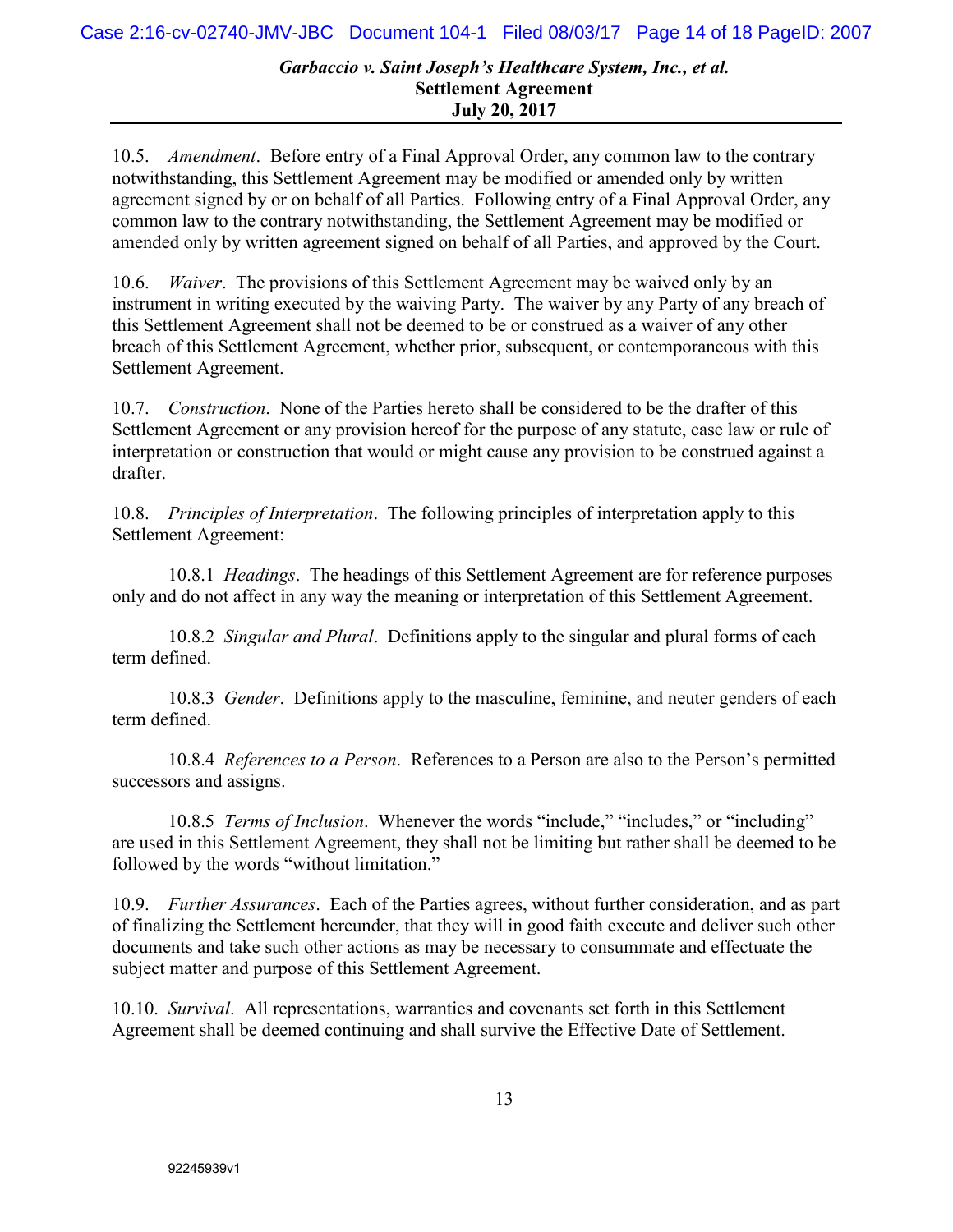10.11. *Notices*. Any notice, demand, or other communication under this Settlement Agreement (other than notices to members of the Settlement Class) shall be in writing and shall be deemed duly given if it is addressed to each of the intended recipients as set forth below and personally delivered, sent by registered or certified mail (postage prepaid), sent by confirmed facsimile, or delivered by reputable express overnight courier:

#### A. IF TO NAMED PLAINTIFFS:

Karen L. Handorf Michelle C. Yau Scott Lempert Mary Bortscheller COHEN MILSTEIN SELLERS & TOLL, PLLC 1100 New York Ave., NW, Suite 500 West Washington, DC 20005 Fax: (202) 408-4699

Lynn Lincoln Sarko KELLER ROHRBACK L.L.P. 1201 Third Avenue, Suite 3200 Seattle, WA 98101-3052 Fax: (206) 623-3384

Ron Kilgard KELLER ROHRBACK L.L.P. 3101 North Central Ave., Suite 1400 Phoenix, AZ 85012 Fax: (602) 248-2822

#### B. IF TO DEFENDANTS:

Howard Shapiro Stacey C.S. Cerrone PROSKAUER ROSE LLP 650 Poydras Street, Suite 1800 New Orleans, LA 0130 Fax: (504) 310-2022

Any Party may change the address at which it is to receive notice by written notice delivered to the other Parties in the manner described above.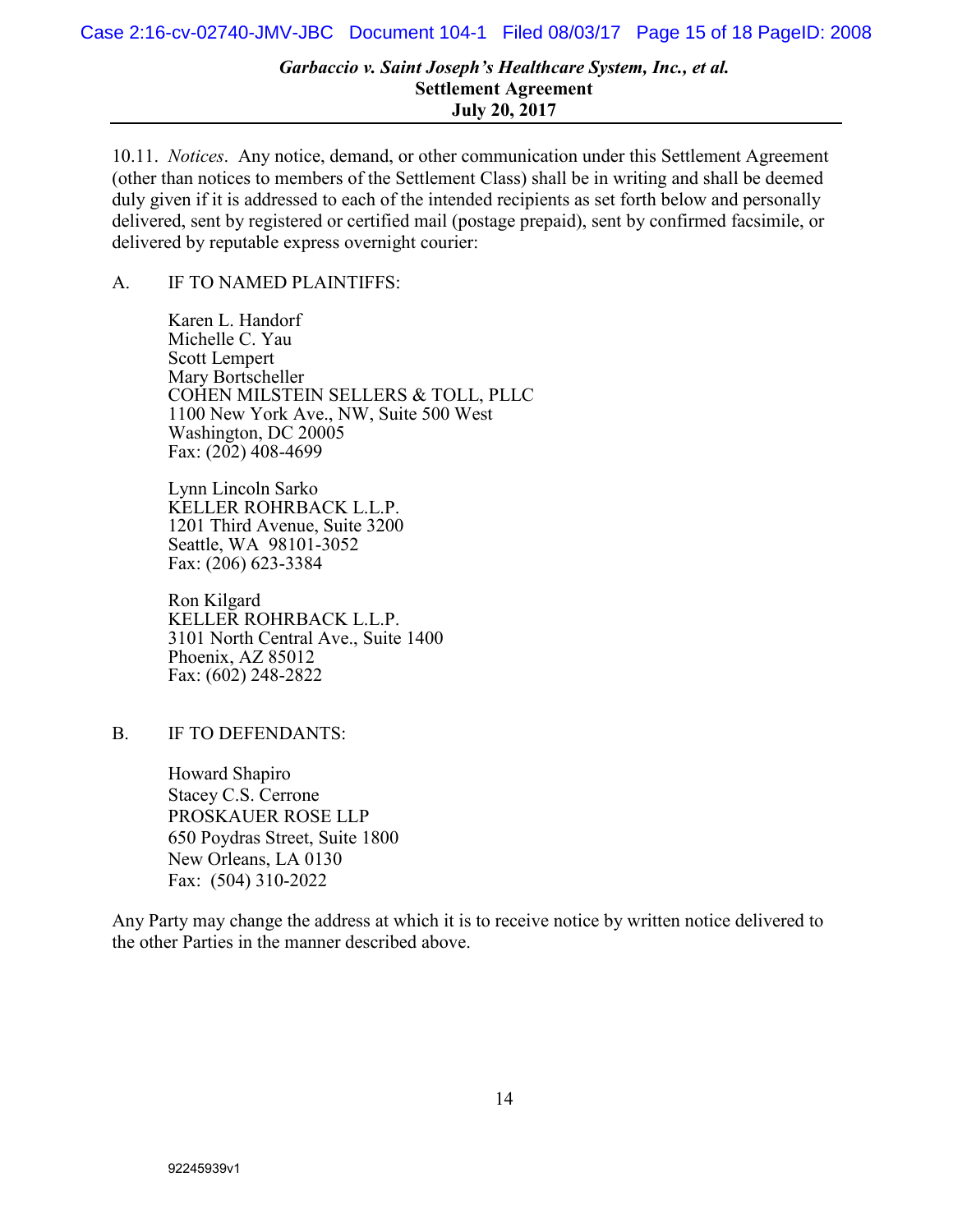10.12. *Entire Agreement*. This Settlement Agreement contains the entire agreement among the Parties relating to the settlement of the Action. It specifically supersedes any settlement terms or settlement agreements relating to Defendants that were previously agreed upon orally or in writing by any of the Parties, including the terms of the Term Sheet and any and all discussions, representations, warranties, or the like prior to the Effective Date of Settlement.

10.13. *Counterparts*. This Settlement Agreement may be executed by exchange of faxed or emailed executed signature pages, and any signature transmitted by facsimile for the purpose of executing this Settlement Agreement shall be deemed an original signature for purposes of this Settlement Agreement. This Settlement Agreement may be executed in two or more counterparts, each of which shall be deemed to be an original, but all of which, taken together, shall constitute one and the same instrument.

10.14. *Binding Effect*. This Settlement Agreement binds and inures to the benefit of the parties hereto, their assigns, heirs, administrators, executors and Successors-in-Interest.

10.15. *Employee Communications.* In their sole discretion as to content and timing of the communication, as to the current employees, Defendants reserve and have the right to communicate information about this settlement and the Plan amendments that will occur, including that the Plan will be closed to new participants, accrued benefits will be "frozen" on or before December 31, 2018, and new features will be added to the 403(b) Plan.

[THIS SPACE INTENTIONALLY LEFT BLANK]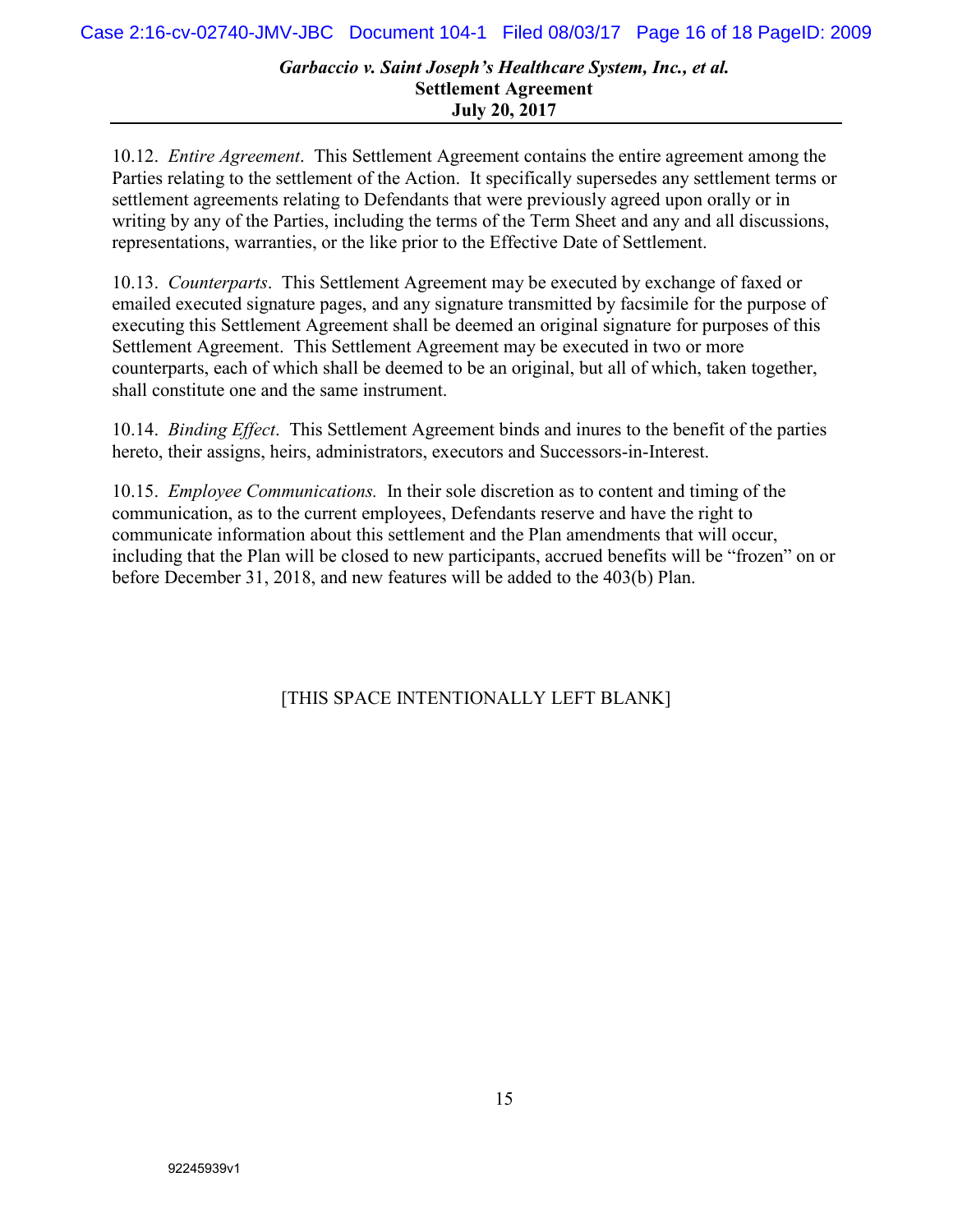<sup>I</sup>N WITNESS WHEREOF, the Parties have executed this Settlement Agreement on the dates set forth below.

# <sup>F</sup>OR NAMED PLAINTIFFS AND THE SETTLEMENT CLASS

<sup>D</sup>ated this 20th day of July, 2017.

 $_{\rm B}$ lort

Michelle C. Yau Scott Lempert <sup>M</sup>ary Bortscheller COHEN MILSTEIN SELLERS & TOLL, PLLC 1100 New York Ave., NW, Suite 500 West <sup>W</sup>ashington, DC 20005

 $By:$ 

<sup>L</sup>ynn. Lincoln Sarko KELLER ROHRBACK L.L.P. 1201 Third Avenue, Suite 3200 Seattle, WA 98101-3052

Ron Kilgard KELLER ROHRBACK L.L.P. 3101 North Central Ave., Suite 1400 Phoenix, AZ 85012

Class Counsel